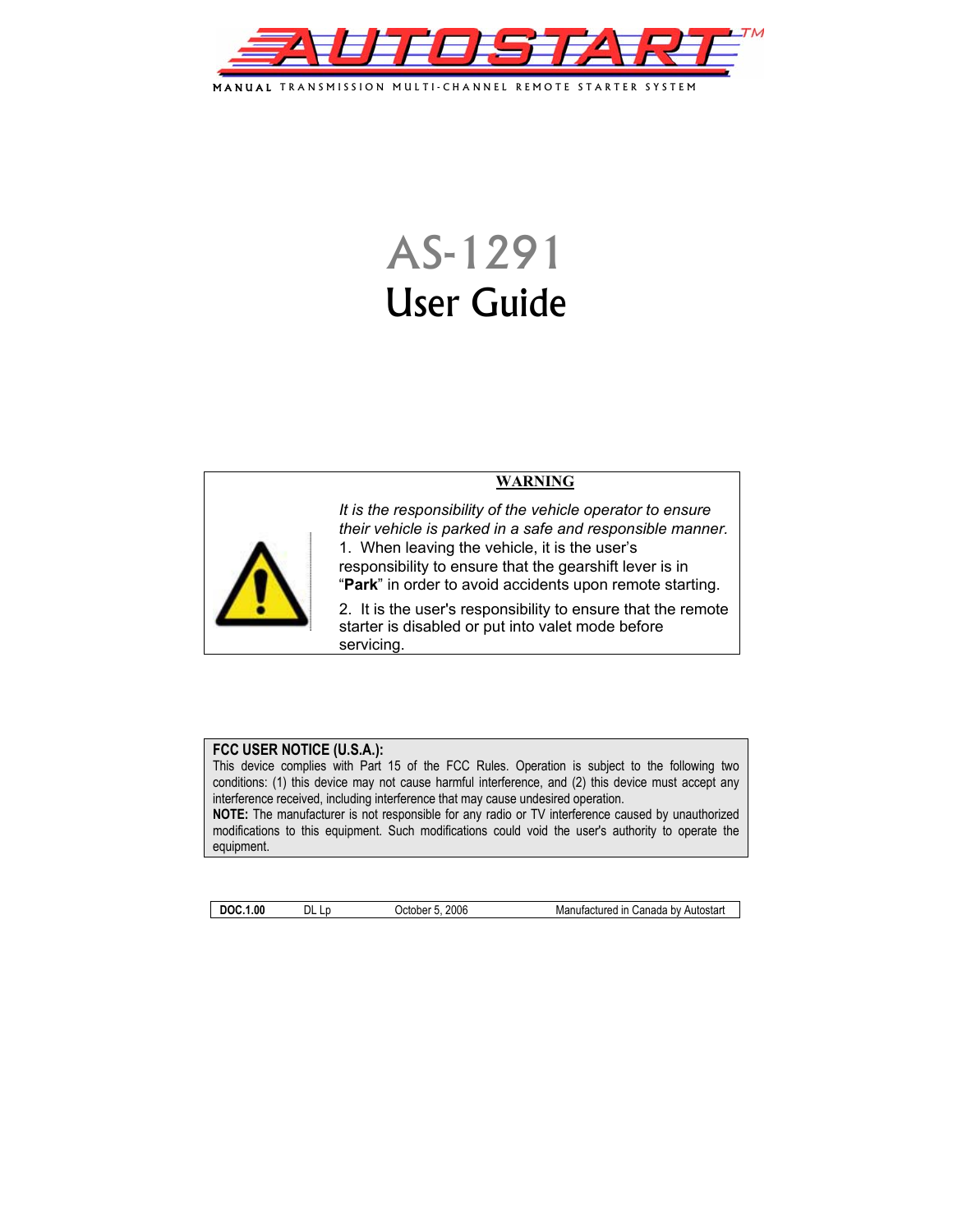## Table of contents

| Windshield Wipers, Radio and Headlights2 |  |
|------------------------------------------|--|
| Remote-starting Your Vehicle 3           |  |
| Setting Your Vehicle Into Ready Mode3    |  |
| Remaining In Ready Mode 3                |  |
|                                          |  |
|                                          |  |
|                                          |  |
|                                          |  |
|                                          |  |
|                                          |  |
|                                          |  |
|                                          |  |

| Advanced Features: Installation-programmable   |  |
|------------------------------------------------|--|
|                                                |  |
|                                                |  |
|                                                |  |
| Ignition-controlled Door Locks Option 6        |  |
|                                                |  |
|                                                |  |
|                                                |  |
|                                                |  |
| Troubleshooting Poor Transmitting Range Issues |  |
|                                                |  |
| LIMITED LIFETIME WARRANTY  9                   |  |
|                                                |  |

#### Introduction

This Module is a state-of-the-art remote car starter system. With many advanced function, this product will satisfy any one of the user's expectations from high-end commodity systems, without neglecting the standard features commonly offered by entry-level starters.

#### Please note:

Button Ι is for **START** (by default). Button ΙΙ is for **STOP** (by default).

Buttons Ι & ΙΙ (together) is for the **TRUNK** release function. **The LED is NOT included in this model.** 

**The valet button is optional.** 

### Vehicle Presets

#### **Heater and Heated Seat**

When leaving the vehicle it is recommended to preset the accessory controls in preparation for the next remote start. Settings for the blower motor (fan), front and rear, as well as heated seats (if equipped) should not be left on **HIGH.** It is recommended to leave the settings on **LOW** or **MEDIUM** instead.

#### **Windshield Wipers, Radio and Headlights**

Certain vehicles require the radio and / or windshield wiper and / or headlight circuits to become energized while running under remote start. When leaving the vehicle you must ensure that the windshield wiper and headlight switches are **OFF**. Leaving the headlight switch on on certain types of vehicles could cause them to remain on even after the remote starter shuts down, resulting in a dead battery.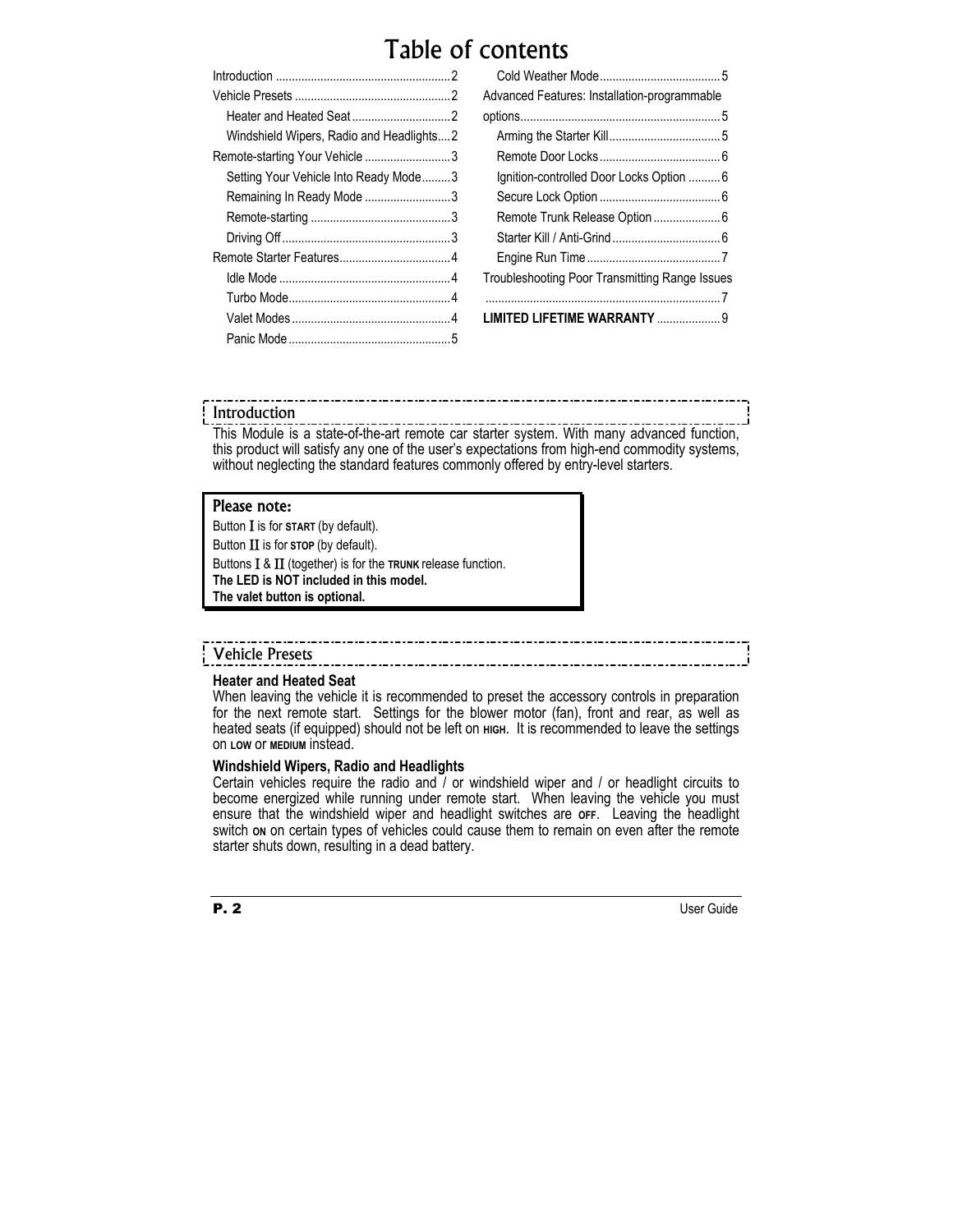### Remote-starting Your Vehicle

#### **Setting Your Vehicle Into Ready Mode**

 In order to start the vehicle by remote, the unit must first be set to Ready Mode. If the unit is not set to Ready Mode, it cannot remote-start the vehicle.

Once the system is set to Ready Mode, the vehicle can be remote-started and stopped at wish.

#### **To set the system to Ready Mode:**

- 1. Ensure that all the doors are closed and that the shifter is in the **NEUTRAL** position.
- 2. With the engine already running, apply the parking brake and release the brake pedal.

#### • **Make sure to release the brake pedal.**

3. Within 20 sec. press I or II on the transmitter.

#### • **The parking lights will flash 3 times quickly and remain lit.**

- 4. Remove the key: the engine will go on running.
- 5. Exit the vehicle and close the door.
- 
- 6. Press and hold either: a. II to shut down the engine without affecting the doors.<br>b. I & II to lock the door and activate idle mode.
	-

**NOTE**: If button Ι is programmed as **LOCK** or **UNLOCK**, press and hold either

- a. Ι to lock the doors and shutdown the engine or lock and enter turbo mode,
- b.  $\,$  II to shut down the engine without affecting the doors,
- c. Ι & ΙΙ to lock the doors and activate idle mode.

#### **Remaining In Ready Mode**

Once the vehicle is in Ready Mode you can start and stop the vehicle at wish. However, should any of the following occur, the vehicle will exit Ready Mode – thus eliminating the remote start option until Ready Mode is restored:

- Door opened;
- Hood opened;
- Brake pedal pressed;
- Parking brake disengaged;
- Ignition key turned to the **IGNITION ON (RUN)** position.

**Note:** The unit will notify the user that it has exited Ready Mode by giving 3 slow flashes (parking lights).

#### **Remote-starting**

Press the Ι button for approx. 1 second. The parking lights will come on, informing you that the unit has received your signal. Approx. 5 seconds later, the engine will start. The parking lights will remain **ON** during the pre-programmed run time.

If the vehicle doesn't start the first time, the system will shut down.

#### **Driving Off**

Enter the vehicle and do the following:

- Turn the ignition key to the **IGNITION ON (RUN)** position.
- Press the brakes to disengage the remote starter unit.

You are now ready to drive off.

**Note:** Press button Ι to **DISARM** the module and to **UNLOCK** the doors (if button Ι is programmed as **LOCK** or **UNLOCK** button).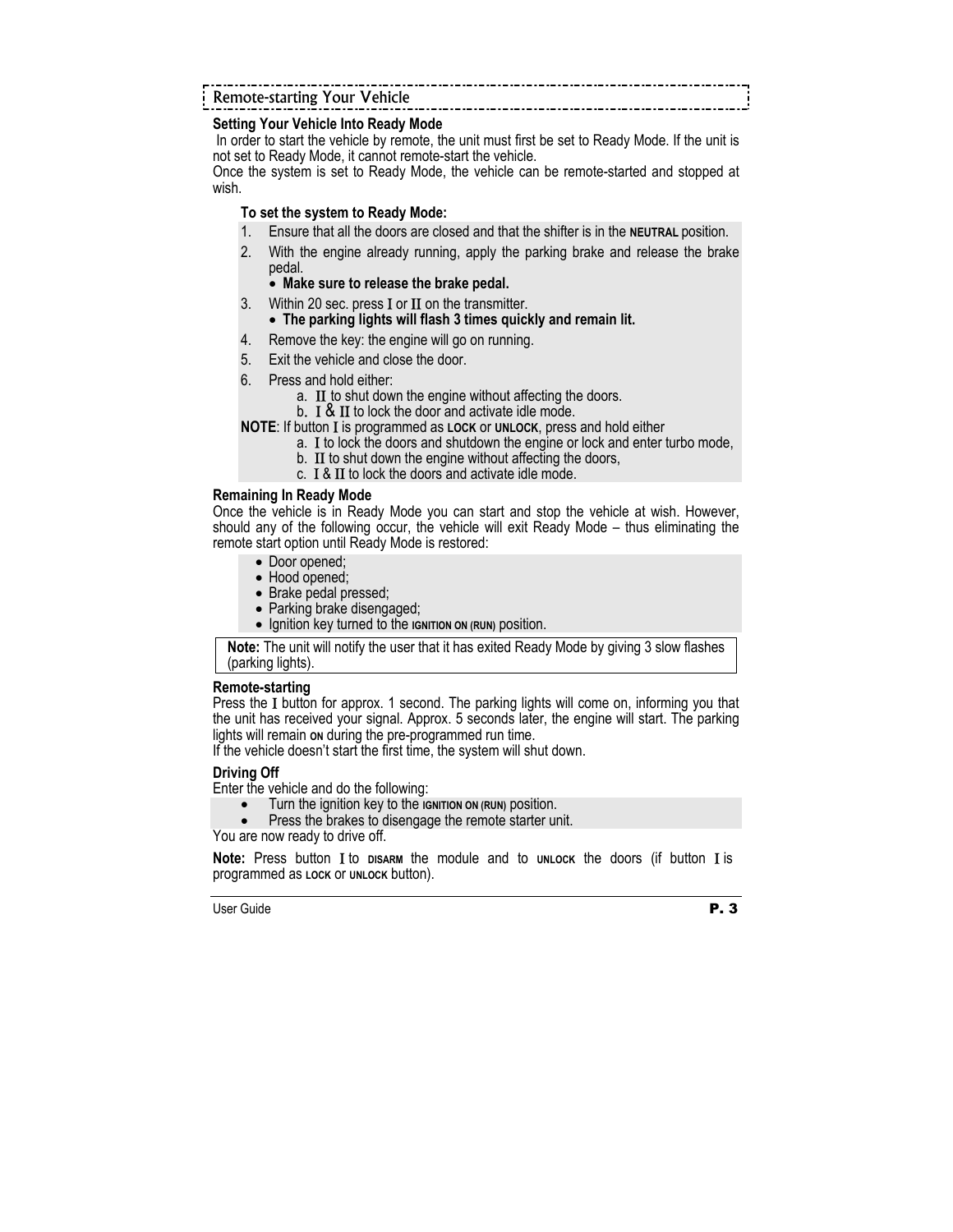**Caution:** do **not** turn the key to the **CRANK** position with the engine running. This will cause the starter motor to re-engage, unless your vehicle is equipped with the Start Kill / Anti-Grind Feature (Optional).

#### <u> 1000 - 1000 - 1000 - 10</u> Remote Starter Features

#### **Idle Mode**

This feature allows the user to engage the remote starter to take over the vehicle while it is already running with the key in the **IGNITION** switch. The vehicle will keep running for the preprogrammed run time, or until it is shut down by remote.

**Caution:** Do not leave children or pets unattended in a car running in Idle Mode.

 Idle Mode can be activated through the same routine as that used for Ready Mode; at the last step, the  $I < II$  button are pressed together.

#### **Turbo Mode**

If Turbo Mode is configured at installation, it will allow a turbocharger to idle down after the user leaves the vehicle: the unit will take over the vehicle and keep it running for 60 seconds (or until it is shut down by remote control), then shut down the engine.

Turbo Mode can be activated only if button Ι is programmed as **LOCK** or **UNLOCK** button.

Turbo Mode is activated through the same routine as that used for Ready Mode; at the last step, the Ι button is pressed.

#### **Valet Modes**

#### Ignition Valet

The system can be placed in Valet Mode to disable the remote starting capabilities. If the vehicle needs to be serviced, or if you park it indoors, Valet Mode will prevent the engine from being accidentally started by remote control.

#### **To ENTER Valet Mode**

- 1. With the key in the Ignition switch, turn the key to the **ON (RUN/IGNITION)** and then **OFF**  positions 5 times within 10 seconds.
- 2. The Parking Light will flash 3 times indicating the Module is now in Valet Mode. The LED will turn on solid.

#### **To EXIT Valet Mode**

- 1. With the key in the Ignition switch, turn the key to the **ON (RUN/IGNITION)** and then **OFF**  positions 5 times within 10 seconds.
- 2. The Parking Light will flash twice indicating the Module is now out of Valet Mode. The LED will turn **OFF**.

#### Valet Mode Using the Valet Button

*(Available only of the plug-in Valet switch is installed)* 

#### **To put the system** *into* **Valet Mode:**

- 1. Turn the key to the **IGNITION ON (RUN)** position.<br>2. Press (for at least 1 second) and release t
- 2. Press (for at least 1 second) and release the Valet Button. The parking lights will flash 3 times. Turn the ignition key to orf position and the L.E.D. will come on.

#### **To take the system** *out of* **Valet Mode:**

- 1. Turn the key to the **IGNITION ON (RUN)** position.
- 2. Press (for at least 1 second) and release the Valet Button. The parking lights will flash twice. Turn the ignition key to **OFF** position and the L.E.D. will go **OUT**.

The Valet button can only be used if the vehicle keys are in the **IGNITION ON (RUN)** position.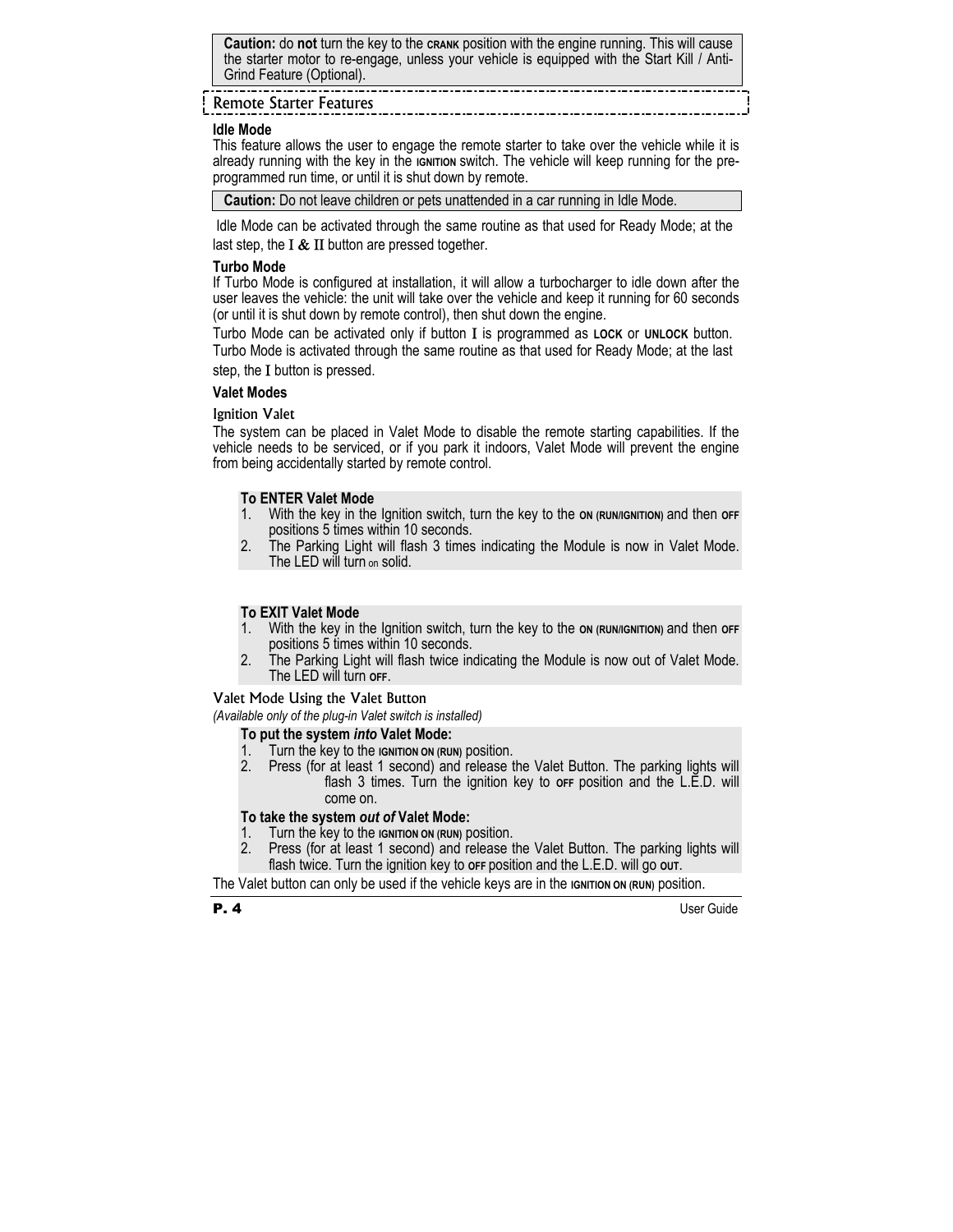#### **Panic Mode**

**Note:** Panic mode can only be activated if the horn has been adequately configured by your installer and if button Ι is programmed as **LOCK** or **UNLOCK** button.

In an emergency situation, you can activate panic mode using the Ι button. This will:

• shut down the engine,

- disarm the Starter Kill and
- unlock the doors (with the Ι button)
- activate the horn for 25 sec.
- or lock the doors (with the I button).

**Note:** See the description of the starter kill option later in this Guide.

#### **To activate panic mode:**

- Press and hold the Ι, button for approximately 3 sec. until the sound signal starts and the parking lights flash: this will unlock the doors before the sound signal starts.
- Or press and hold the I, button for approximately 3 seconds until the sound signal starts and the parking lights flash: this will lock the doors before the sound signal starts.

Panic Mode will automatically shut down after 25 sec.

**Note:** To stop panic mode before the end of its delay, press the Ι button until the sound signal stops.

#### **Cold Weather Mode**

When Cold Weather Mode is active, the engine starts every 2 hours and runs for 3 minutes (or for 8 or 20 minutes with Diesel engines); the routine goes on for a period of 24 hours.

#### **To** *enter* **Cold Weather Mode:**

With the vehicle already in Ready Mode, press and hold the II button until the parking lights flash 3 times.

#### **To** *exit* **Cold Weather Mode, do any one of the following:**

- Open the hood.
- Start the engine using the remote control.
- Turn the ignition key to the **IGNITION ON (RUN)** position.
- Press and hold button ΙΙ for 3 seconds (until the parking Lights flash once)
- Set the vehicle to Valet Mode.

#### Advanced Features: Installation-programmable options

The system was designed with flexibility and OEM integration in mind. With its programmable options, this unit can control nearly any electrical system in your vehicle.

**Note:** The programming of these features should be left to a professional. Changing any one of the settings may adversely affect the operation the Module.

#### **Arming the Starter Kill**

**Note:** Can only be activated if button Ι is programmed as **LOCK** or **UNLOCK** button.

If installed, the Starter Kill can be programmed to arm in Active Mode (will not arm automatically) or in Passive Mode (will arm automatically).

• To **disarm** the Starter Kill in Active or Passive Mode, press button Ι on the transmitter. The parking lights will flash twice. (If Remote Door Locks were installed, this will also unlock the doors.) In Passive Mode, the system will automatically rearm 1 or 3 minutes after the doors were unlocked.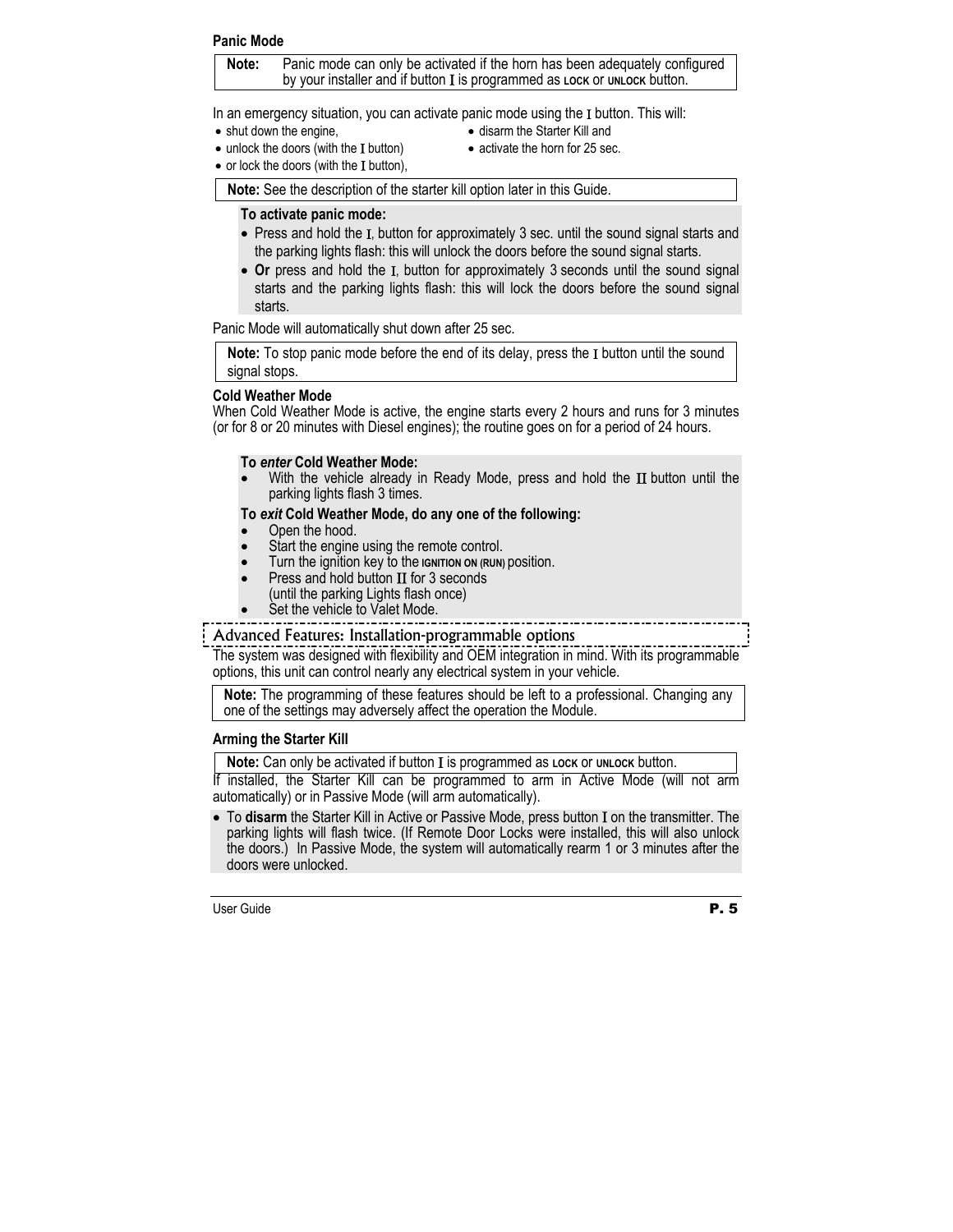• To **arm** the Starter Kill in Active or Passive Mode, press and hold button Ι on the transmitter. The parking lights will flash once. (If Remote Door Locks were installed, this will also lock the doors). In Passive Mode, the system will automatically arm 1 or 3 minutes after the engine is shut down.

#### Remote Door Locks

**Note:** Can only be activated if button Ι is programmed as **LOCK** or **UNLOCK** button.

If your system was installed with the Remote Door Locks option, you will have the convenience of remote keyless entry.

#### **To LOCK your doors and ARM the Starter Kill:**

- 1. Press and hold button I for approx. 1 sec.<br>2. The parking lights will flash once and the l
- 2. The parking lights will flash once and the L.E.D. will flash slowly to confirm that the doors have been locked and that the Starter Kill feature is enabled if it was installed.

#### **To UNLOCK your doors and DISARM the Starter Kill:**

- 1. Press and hold button Ι for approx. 1 sec.
- The parking lights will flash twice and the L.E.D. will go out to confirm that the doors have been unlocked and that the Starter Kill feature is disarmed if it was installed.

**Note:** If installed and configured in Passive Mode at installation, the Starter Kill feature will rearm automatically 60 seconds after the doors are unlocked. For that reason, you may have to unlock your doors a second time if some time elapses before you actually start the engine.

#### **Ignition-controlled Door Locks Option**

This is an added security feature. If your system was installed with the Ignition-controlled Door Locks option, the doors will automatically be locked as soon as the user presses the brakes while the ignition key is in the **IGNITION ON (RUN)** position.

When the key is turned to the Ignition **OFF** position, the doors will automatically be unlocked. (Only available if remote Door Lock Option is installed)

#### **Secure Lock Option**

Before it can remote-start your vehicle, the module must first disarm the factory security system.

The Secure Lock feature may be required on certain vehicle models with factory security systems that automatically unlock the doors when the security system is disarmed.

To keep your vehicle protected when the factory security system is disarmed for a remote start, Secure Lock will relock your doors as soon as the vehicle has started.

Once the engine run cycle ends, Secure Lock will rearm your factory security system.

#### **Remote Trunk Release Option**

If your system was installed with the remote trunk release, you can open your trunk by pressing buttons  $I \& II$  simultaneously on the remote transmitter. Vehicles must have an electric trunk switch or a remote trunk button on the vehicle's OEM transmitter for this option to be compatible with the module.

#### **Starter Kill / Anti-Grind**

This added security feature will immobilize your vehicle when the system is armed (LOCKED). If your Module was installed with the Starter Kill option, you will not be able to start your vehicle with the key unless the system has been disarmed first (UNLOCKED).

The Starter Kill option can be programmed to be **ACTIVE** (will not arm automatically) or **PASSIVE** (will arm automatically). In **PASSIVE** Mode, your installer can program it to arm automatically in 1 minute. Note that in Mode 1- Function 3- Option 3, pressing button Ι will always give an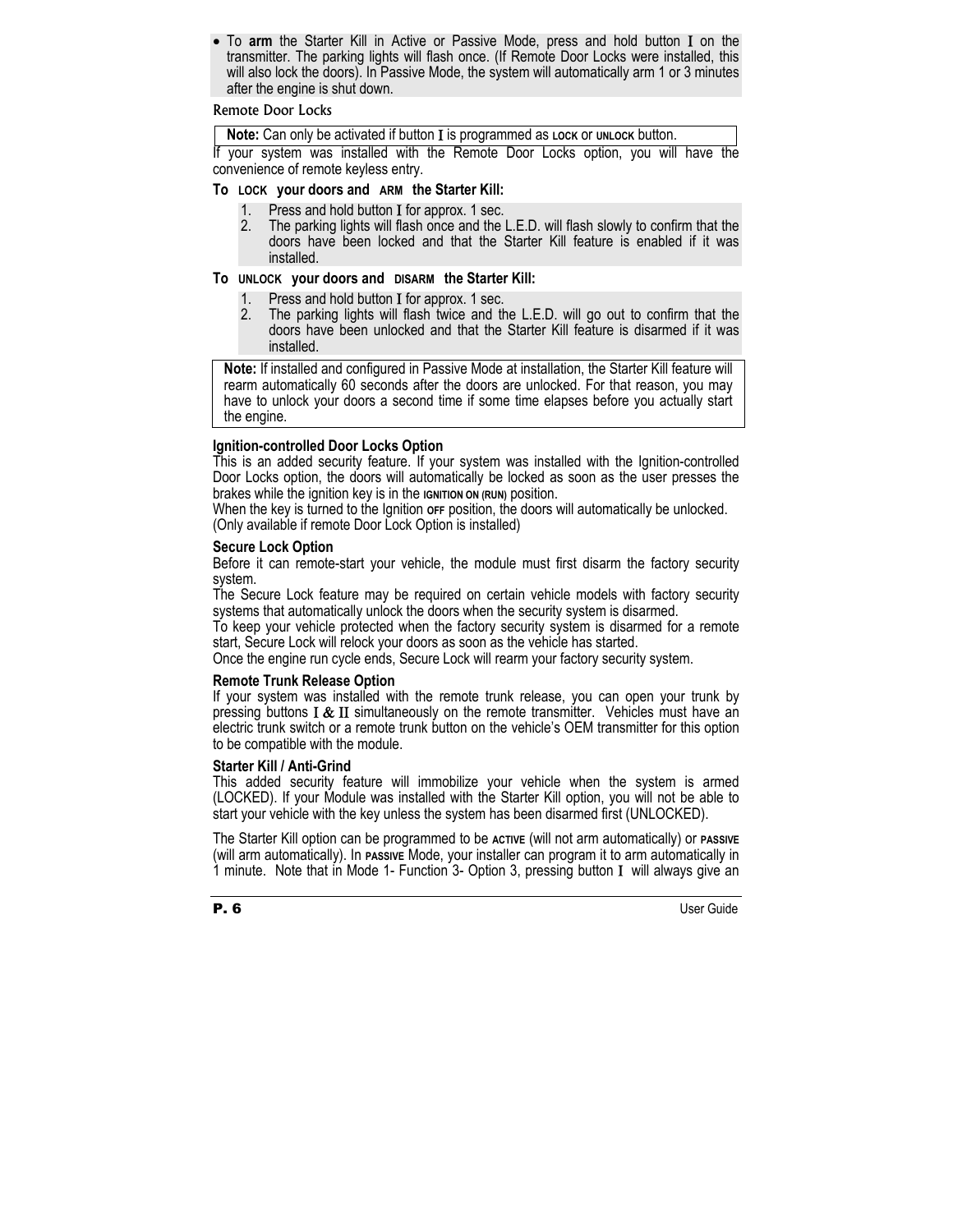Unlock pulse during 1minute passive arming timeout (if button Ι is programmed as **LOCK** or **UNLOCK** button) .

Once the vehicle has been remote started, the Anti-Grind feature prevents the starter motor from re-engaging when the ignition key is accidentally turned to the **CRANK** position.

**Note:** Automobile insurance companies sometimes offer a rebate for vehicles with a passive starter kill device.

#### **Engine Run Time**

If you have a gas engine, your system can be programmed to run the engine for 3, 15, or 25 minutes (15 minutes by default). If you have a diesel engine, it can be programmed to run the engine for 8, 20, or 30 minutes).

Troubleshooting Poor Transmitting Range Issues

Many factors may affect the operating range of the transmitter. Some of these are:

- The condition of the battery in the transmitter.
- The operating environment (for example: downtown radio-frequency noise, airports, cellular phone towers…)
- Metal: any type of metal will affect operating range. This includes the metal in the car.
- The shape of the vehicle can affect range as well; vans in general have an especially poor range.
- The shape of the roof and A-pillars brings about considerable radio-frequency deflection (in this case the signal from the remote control). As a result, the direction in which the vehicle is facing in relation to the remote control can affect the range. Straight on  $$ standing in front of the vehicle – generally gives you the greatest range; the second best performance is from the back. Using the remote control from either side of the vehicle will usually give the lowest range.
- The range will be significantly lower in a crowded parking lot than in open space.
- Always hold the transmitter high, approximately at shoulder height. Holding the transmitter against your chin will also increase your range: your head acts as an antenna.
- The operating range will be somewhat lower on vehicles equipped with an aftermarket or factory alarm.
- Windows and windshields tinted with lead or metallic tints will decrease the operating range.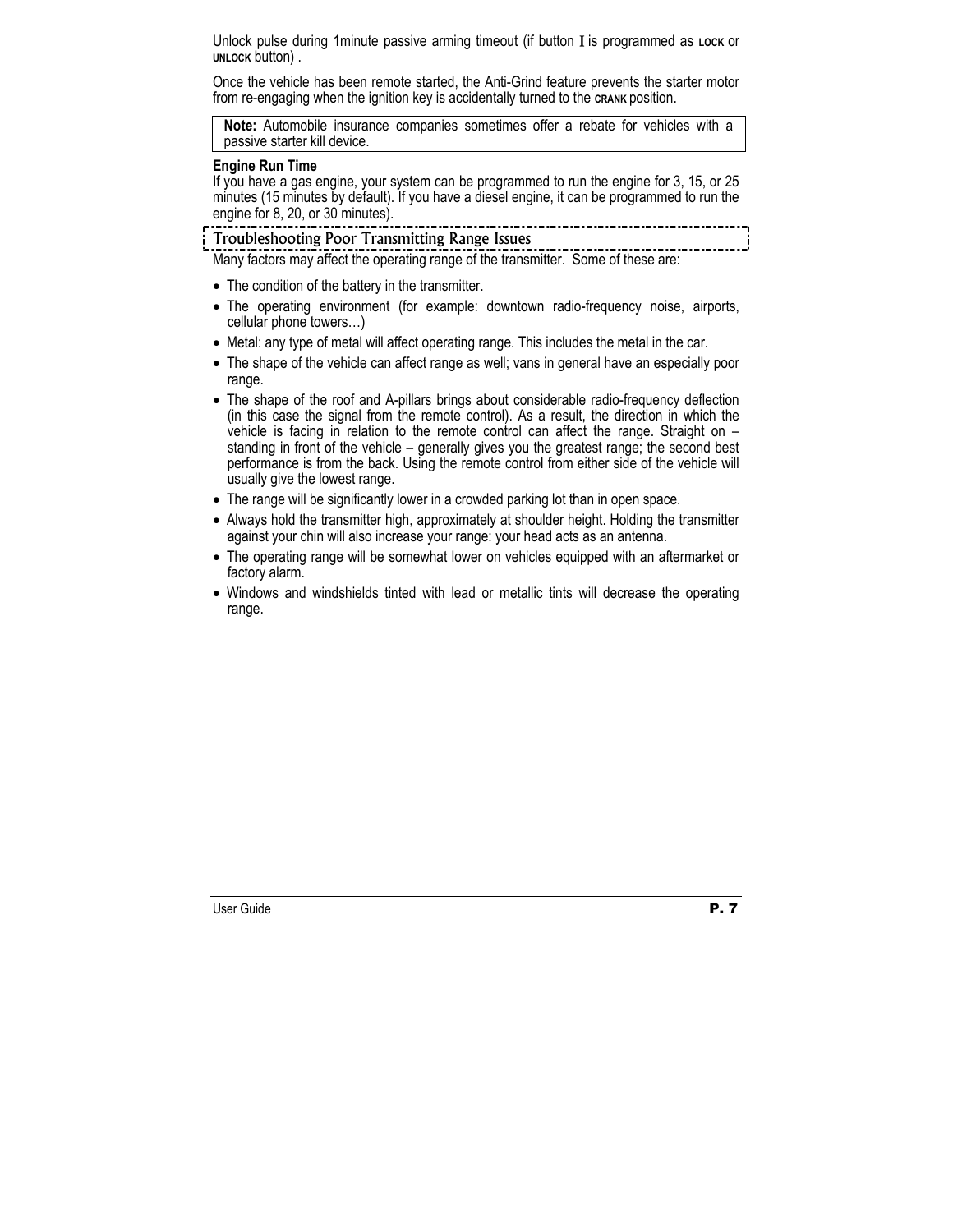|                                                                                                | Diagnostics — Parking Light Flash Table                                                                                                                                           |
|------------------------------------------------------------------------------------------------|-----------------------------------------------------------------------------------------------------------------------------------------------------------------------------------|
| <b>Flashes</b>                                                                                 | <b>Description</b>                                                                                                                                                                |
|                                                                                                |                                                                                                                                                                                   |
| 1                                                                                              | Doors locked, starter kill armed.<br>Run time has expired.<br>$\bullet$ Buttons &<br>pressed (TRUNK).<br>• Start signal received by the module.<br>• Cold weather mode cancelled. |
| $\mathbf{2}$                                                                                   | • Remote start attempt cancelled by remote.<br>• Doors unlocked, starter kill disarmed.<br>• Exiting ignition valet<br>• Power-up reset                                           |
| 3                                                                                              | • Entering cold weather mode.<br>• Entering ignition valet.<br>• Entering or exiting Ready Mode.                                                                                  |
| 3 slow flashes                                                                                 | after a failed start attempt   The module did not detect a tach signal.                                                                                                           |
| 4                                                                                              | • +12 V detected on the brake input wire either while cranking or during run time.<br>• Entering multi-speed tach programming.                                                    |
| 5 Slow                                                                                         | • Start attempt failed because no tach signal has been programmed.                                                                                                                |
| 5 Fast                                                                                         | • Tach signal programmed.<br>• A remote start was attempted while a tach-before-crank signal was                                                                                  |
| 6                                                                                              | detected before cranking.                                                                                                                                                         |
| 8                                                                                              | • Unit reset see "Resetting the Module" (p. Error! Bookmark not defined.)                                                                                                         |
| 10                                                                                             | • A ground (-) signal was detected on the hood pin input wire.                                                                                                                    |
| $1$ — pause<br>-pause-<br>5 flashes<br>[During the<br>transmitter<br>programming<br>procedure] | • Transmitter has been programmed.                                                                                                                                                |
| 1 – pause – $2$                                                                                | • There was a remote start attempt while the vehicle was in valet mode.<br>• Failed start: vehicle's low battery voltage.                                                         |
| ON SOLID for 3                                                                                 | followed by 1 flash<br>Exiting cold weather mode                                                                                                                                  |
| seconds….                                                                                      | followed by 3 flashes<br>Entering cold weather mode                                                                                                                               |
| <b>ON continuously</b>                                                                         | • Idle mode: Idle mode is engaged<br>• Run time: The vehicle has been remote started and is in run time.                                                                          |
| <b>ON continuously</b>                                                                         | While the<br>brake pedal<br>•Confirms that cold weather mode is engaged<br>is pressed.                                                                                            |
| ON 2 seconds                                                                                   | The hood has been opened and a ground (-) signal has been detected on<br>the hood pin input wire.                                                                                 |
| <b>ON 4 seconds</b>                                                                            | • Locking or unlocking a door (with Door pulses configured to 4 sec.)                                                                                                             |
| ON 20 seconds                                                                                  | • The hood pin has been flashed and you are now in the programming<br>centre.                                                                                                     |
| <b>Constantly</b><br>flashing up to<br>25 seconds                                              | • Panic Mode is triggered.                                                                                                                                                        |